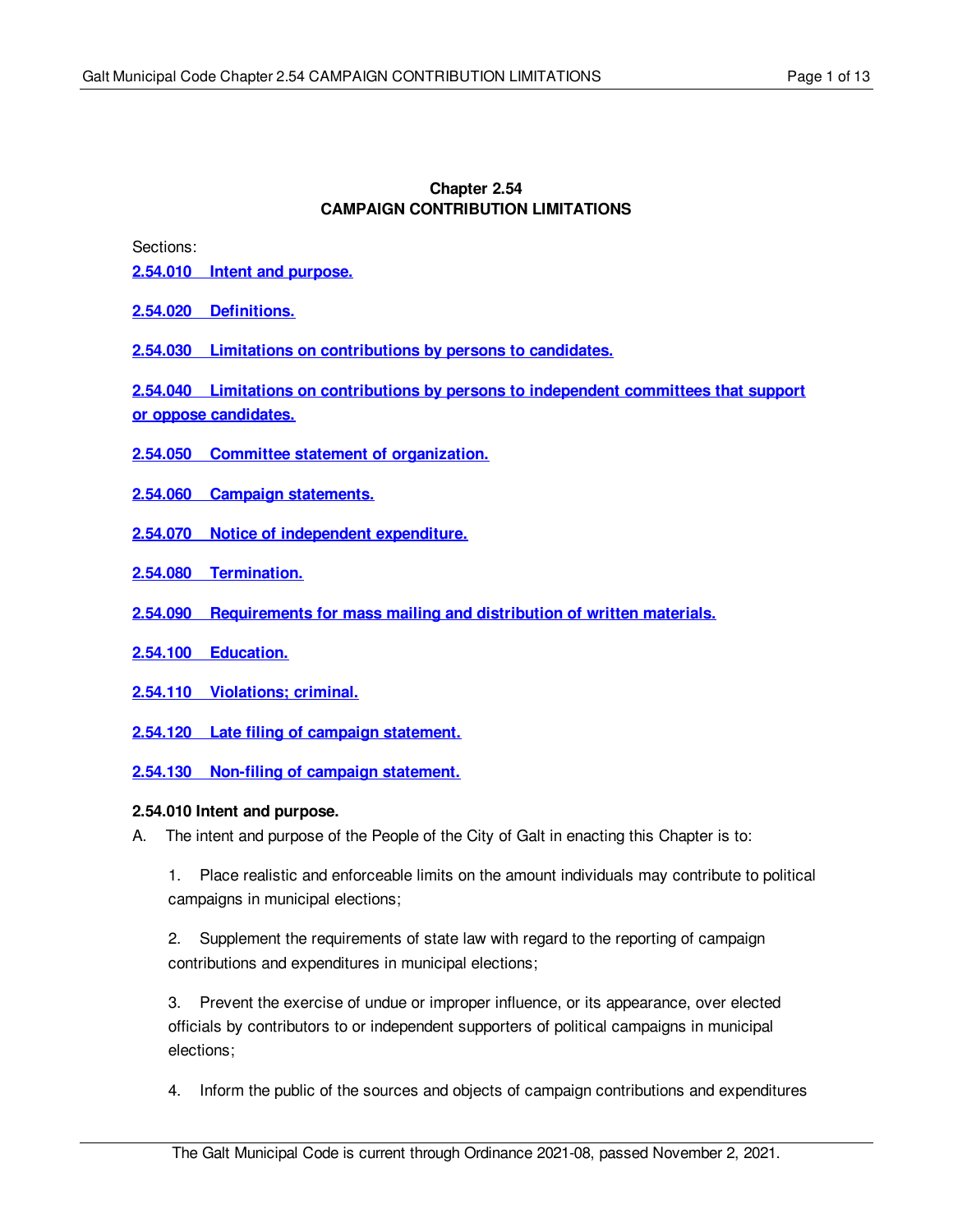in municipal elections;

- 5. Encourage wide citizen participation in municipal elections; and
- 6. Limit the ever-increasing cost of municipal election campaigns.
- 7. Limit the applicability of this Chapter to City of Galt municipal elections.
- B. In view of these purposes, the People of the City of Galt find:

1. That municipal elections are municipal affairs and the regulation of campaign expenditures and contributions in municipal elections is not preempted by general state law and is a proper subject of municipal regulation under the authority granted to cities by Article XI, section 7 of the California Constitution and Elections Code section 22808;

 $4.1\pm 0.1$  Information the sources and objects of campaign contributions and expenditures and expenditures and expenditures and expenditures and expenditures and expenditures and expenditures and expenditures and expendi

2. That the prohibition of large contributions serves to help minimize the overall cost of municipal election campaigns; and

3. That a contribution limit of one hundred dollars (\$100) per individual contributor per candidate or measure will advance the goals of preserving citizen confidence and participation in the municipal election process and minimize increases in the overall costs of municipal elections, while preserving the First Amendment rights of citizens to express support for particular candidates and points of view. (Ord. 2002-18, Repealed and Replaced, 12/13/2002, established by initiative; 2000-07, Added, 10/17/2000)

#### <span id="page-1-0"></span>**2.54.020 Definitions.**

For the purposes of this chapter, the definitions set forth in the Political Reform Act (Gov. Code 81000 et seq.) shall govern, except as otherwise specified herein, as follows:

A. **Campaign statement** means an itemized report, prepared on a form provided by the city clerk, and containing the information required by this chapter.

B. **Candidacy period** means the period running from the day after an election until the day of the next election for the same.

#### C. **Candidate** means:

1. A person whose name is listed on a ballot for nomination for or election to any elective city office; or

2. A person who is qualified to have write-in votes on his or her behalf counted by election officials; or

3. A person who receives a contribution or makes an expenditure with the intent of bringing about his or her nomination or election; or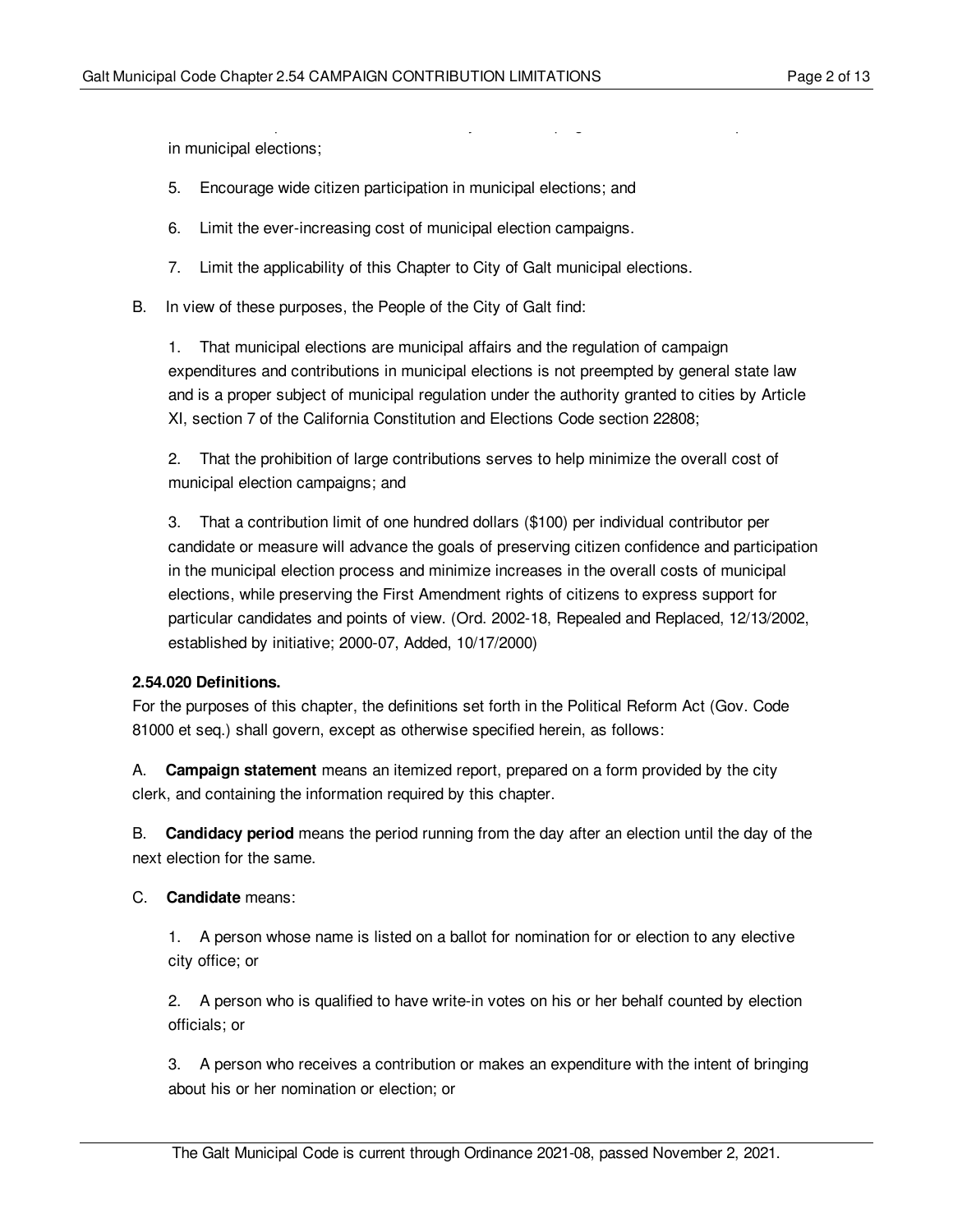4. A person who gives his or her consent to another person to receive a contribution or make an expenditure with the intent of bringing about his or her nomination or election; or

5. Any city office holder who is the subject of a recall election;

6. Subsections C. 3 and C. 4 of this section apply whether or not the specific elective office for which the person will seek nomination or election is known at the time the contribution is received or the expenditure is made, and whether or not the person has announced his or her candidacy or filed a declaration of candidacy at the time the contribution is received or the expenditure is made.

D. **Clerk** means the city clerk.

E. **Closing date** means the date through which any report or statement filed under this chapter is required to be complete.

F. **Committee** means any person or combination of persons who directly or indirectly:

1. Receives contributions totaling one hundred dollars (\$100) or more in a calendar year; or

2. Makes independent expenditures of one hundred dollars (\$100) or more in a calendar year; or

3. Makes contributions of one hundred dollars (\$100) or more in a calendar year to or at the behest of a candidate, a committee, or a measure.

# G. **Contribution** means:

1. A payment, a gift, a forgiveness of a loan, a payment of a loan by a third party, or an enforceable promise to make a payment except to the extent that full and adequate consideration is received unless it is clear from the surrounding circumstances that the contribution is not made for political purposes;

2. An expenditure made at the behest of a candidate, committee or elected officer is a contribution to the candidate, committee, measure or elected officer unless full consideration is received for making the expenditure;

3. The term contribution includes:

a. The purchase of tickets for events such as dinners, luncheons, rallies, and similar fundraising events,

b. The candidate's own money or property used on behalf of his or her candidacy,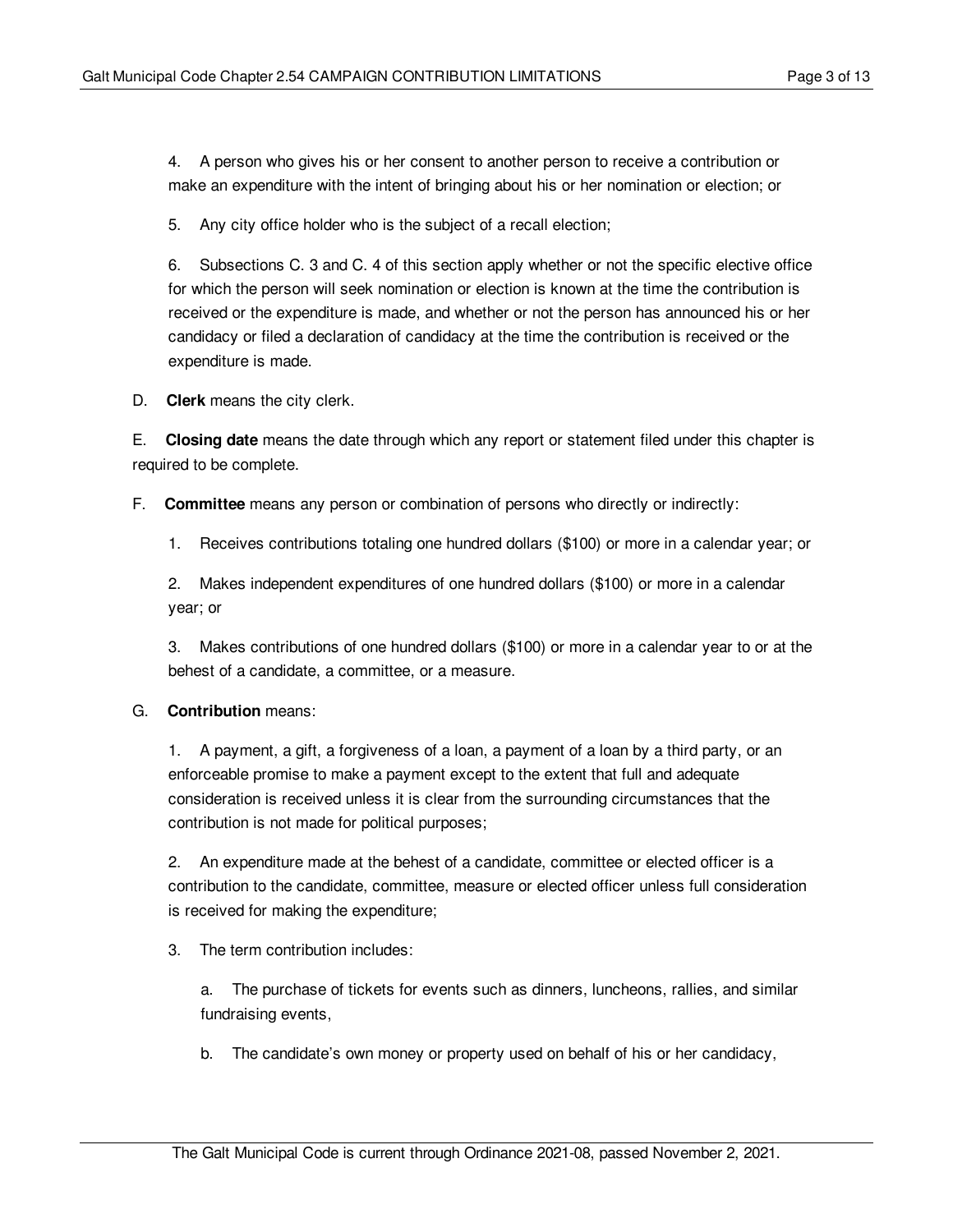c. The granting of discounts or rebates not extended to the public generally or the granting of discounts or rebates by television or radio stations and newspapers not extended on an equal basis to all candidates for the same office,

d. The payment of compensation by any person for the personal services or expenses of any other person if such services are rendered or expenses incurred at the behest of a candidate or committee without payment of full consideration,

e. The transfer of anything of value received by a committee from another committee, unless full consideration is received;

4. The term contribution does not include:

a. Amounts received pursuant to an enforceable promise to the extent such amounts have been previously reported as a contribution and are limited in accordance with the terms of this chapter; however, the fact that such amounts have been received shall be indicated in the campaign statement,

b. Payments made by an occupant of a home for costs related to any meeting or fundraising event held in the occupant's home if such costs are two hundred dollars (\$200) or less,

c. Payments made by an owner of a business for costs related to any meeting or fundraising event held on the business premises if such costs are two hundred dollars (\$200) or less,

d. Volunteer personal services or payments made by an individual for his or her own travel expenses if such payments are made voluntarily without any understanding or agreement that they shall be, directly or indirectly, repaid to him or her,

e. Use of a candidate's own home in furtherance of his or her own candidacy.

H. **Controlled committee** means a committee which is controlled directly or indirectly by a candidate, or which acts jointly with a candidate or controlled committee in connection with the making of expenditures. A candidate controls a committee if the candidate, his or her agent, or any other committee controlled by the candidate has a significant influence on the actions or decisions of the committee.

I. **Elected officer** means any person who holds an elective office or has been elected to an elective office but has not yet taken office. A person who is appointed to fill a vacant elective office is an elected officer.

J. **Election** means any city, general, special or recall election held in the city.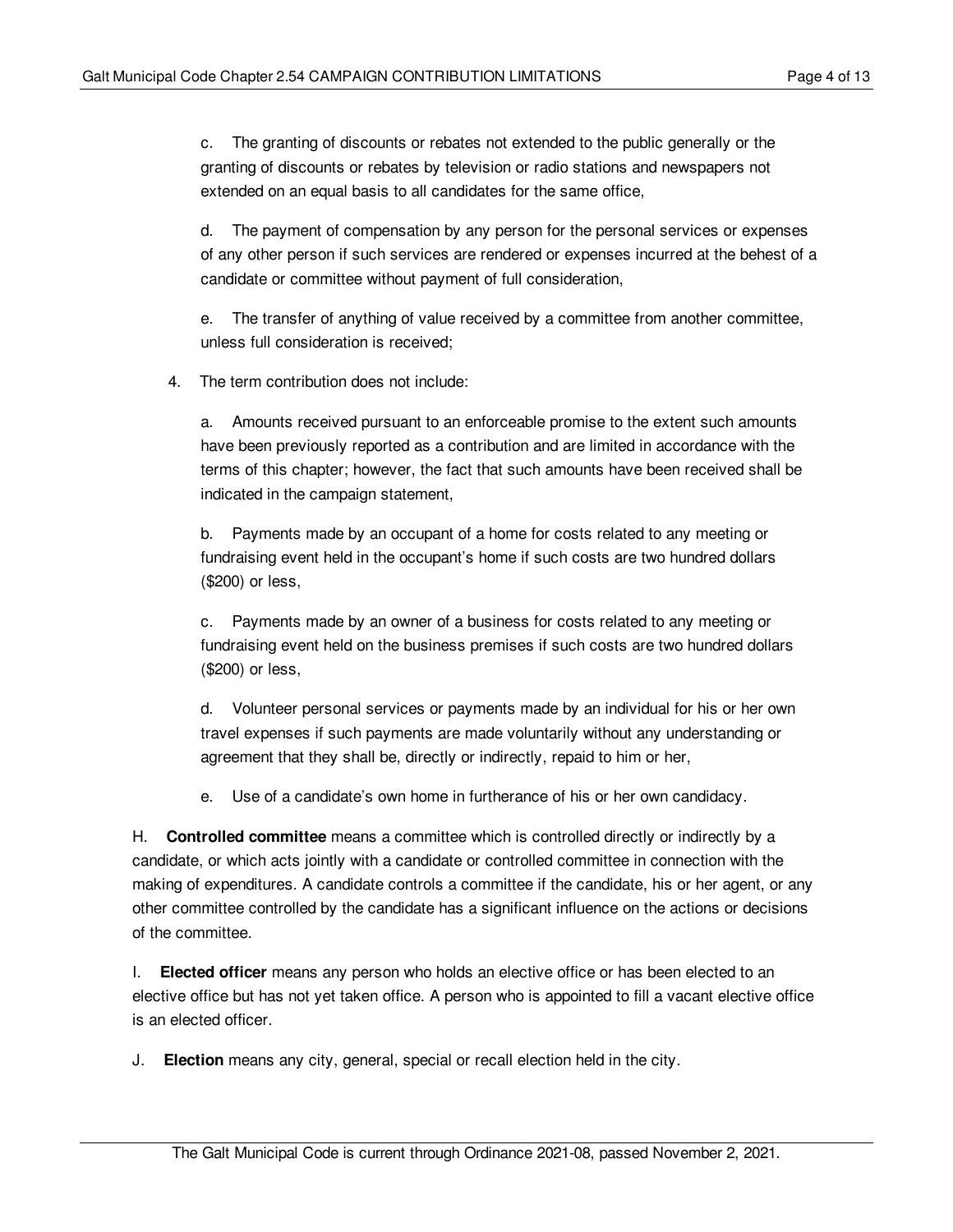# K. **Expenditure** means:

1. A payment, a forgiveness of a loan, a payment of a loan by a third party, or an enforceable promise to make a payment, unless it is clear from the surrounding circumstances that it is not made for political purposes;

2. An expenditure is made on the date the payment is made or on the date consideration, if any, is received, whichever is earlier.

L. **Fundraising event** means any political event organized for the purpose of raising funds to be used in support of or opposition to any candidate or measure.

#### M. **Gift** means:

1. Any payment to the extent that consideration of equal or greater value is not received and includes a rebate or discount in the price of anything of value unless the rebate or discount is made in the regular course of business to members of the public without regard to official status;

2. Goods or services received by or behested by a candidate or committee at no charge or at a discount from the fair market value, unless the discount is given in the regular course of business to members of the public;

3. Notwithstanding subsections M.1 and M.2 of this section, the term gift does not include:

a. Informational material such as books, reports, pamphlets, calendars or periodicals. No payment for travel or reimbursement for any expenses shall be deemed informational material,

b. Gifts which are not used and which, within thirty days after receipt, are returned to the donor or delivered to a charitable organization without being claimed as a charitable contribution for tax purposes,

c. Gifts from an individual's spouse, child, parent, grandparent, grandchild, brother, sister, parent-in-law, brother-in-law, sister-in-law, nephew, niece, aunt, uncle, or first cousin or the spouse of any such person; however, a gift from any such person is a gift if the donor is acting as an agent or intermediary for any person not covered by this paragraph and must be reported under section 2.54.060, under this chapter, or if, considering all the surrounding circumstances, it is clear that the gift is made for political purposes,

d. Campaign contributions required to be reported under this chapter,

e. Any devise or inheritance,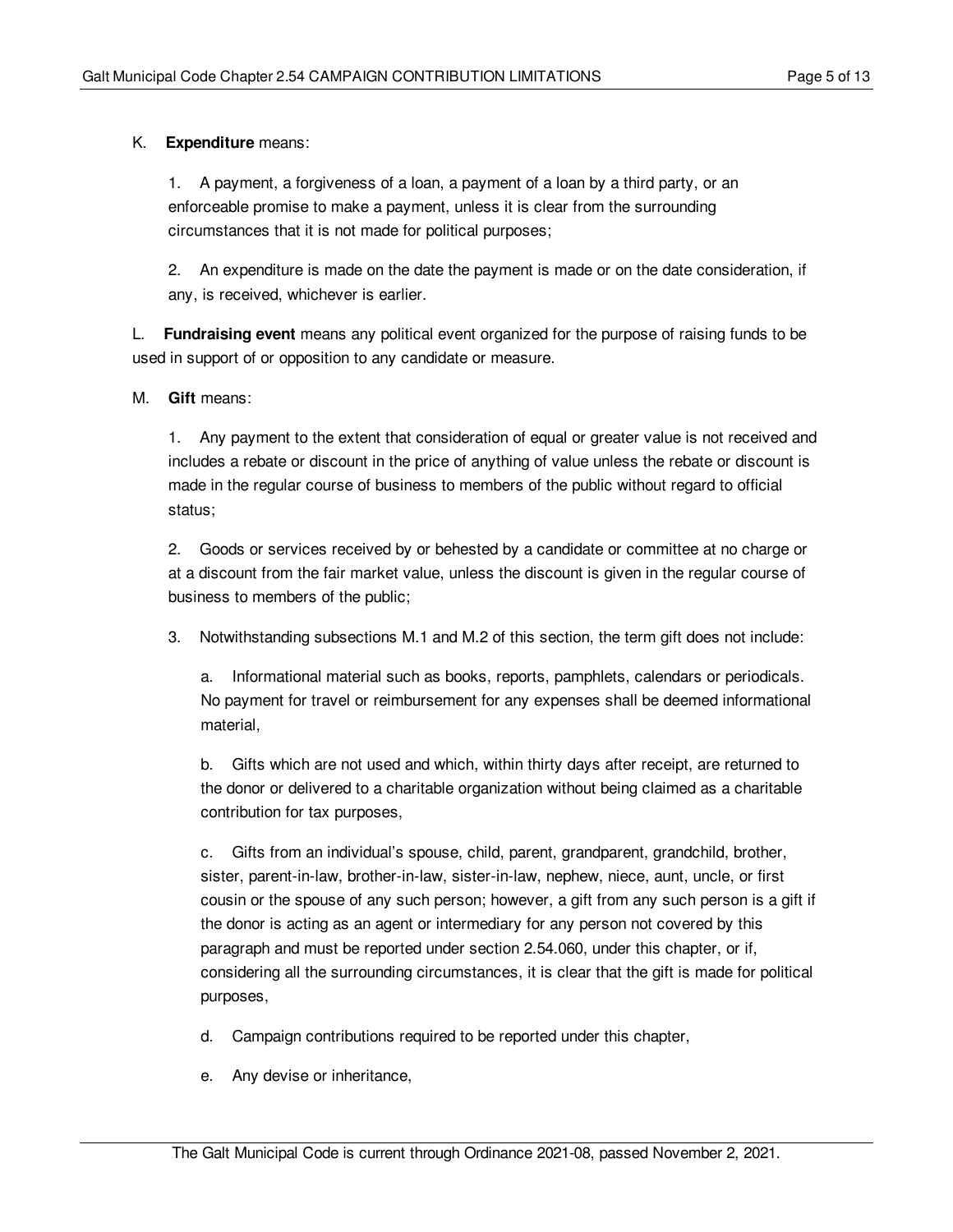f. Personalized plaques, trophies and awards with an individual value of less than two hundred fifty dollars (\$250),

g. Gifts from foreign governments,

h. Meals or incidental gifts from the same person not exceeding a total of ten dollars (\$10) in a calendar month.

N. **Independent expenditure** means an expenditure made by any person in connection with a communication which is not made to or at the behest of the affected candidate or committee and which:

1. Expressly advocates the election or defeat of a clearly identified candidate, or the qualification, passage or defeat of a clearly identified measure; or

# 2. Taken as a whole and in context, unambiguously urges a particular result in an election.

O. **Mass mailing** means two hundred or more identical or nearly identical pieces of mail. Mass mailing does not include a form letter or other mail sent in response to a request, letter or other inquiry.

P. **Measure** means any proposition submitted to a popular vote at any election by action of the city council, or which is submitted or is intended to be submitted to a popular vote at an election by initiative, referendum or recall procedure, whether or not it qualifies for the ballot.

Q. **Person** shall be as defined in Government Code section 82047.

R. **Slate mailer** means any mass mailing for or against one or more candidates or ballot measures. (Ord. 2002-18, Repealed and Replaced, 12/13/2002, established by initiative; 2000-07, Added, 10/17/2000)

# <span id="page-5-0"></span>**2.54.030 Limitations on contributions by persons to candidates.**

A. No person shall make and no candidate or committee shall solicit or accept any contribution which would cause the total amount contributed by that person to that candidate, committee, or measure, including contributions to all committees controlled by the candidate to exceed one hundred dollars (\$100) for any single candidacy period.

B. The provisions of this section shall not apply to a candidate's contribution of his or her personal funds to his or her own campaign. Any such contributions shall be disclosed in accordance with section 2.54.060.

C. Contributions by a husband and wife shall be treated as separate contributions and shall not be aggregated. Contributions by children under eighteen shall be treated as contributions by their parents and attributed either one-half to each parent or entirely to a single custodial parent.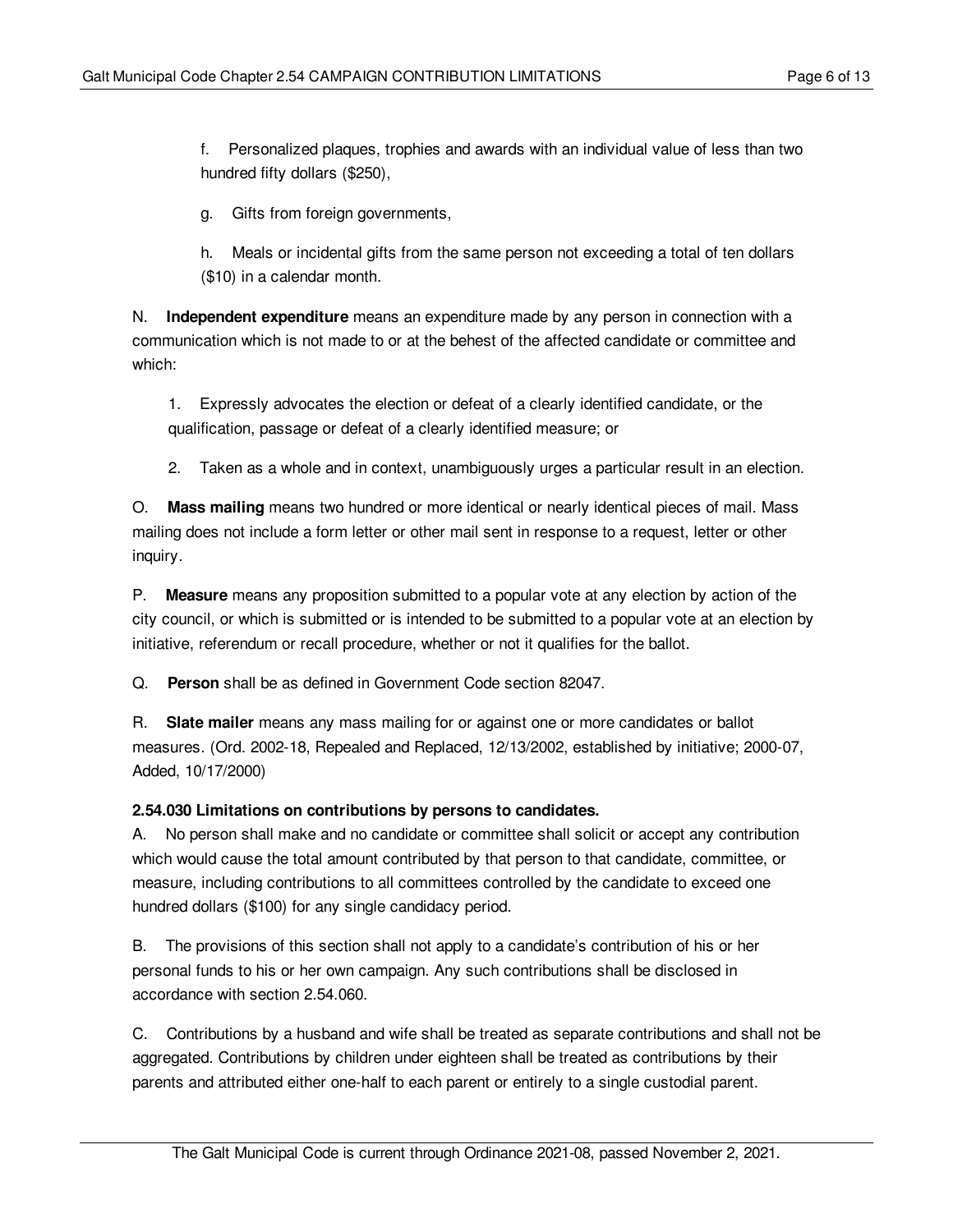D. No person shall make an anonymous contribution or contributions to a candidate or committee or any other person exceeding ten dollars (\$10) for any single candidacy period. An anonymous contribution of more than ten dollars (\$10) shall not be kept by the intended recipient but instead shall, within fourteen days of receipt, be paid to the city clerk for deposit in the general fund of the city.

E. Contributions in excess of the maximum amount provided in the first paragraph of this section shall, within fourteen days of receipt, either be (1) returned to the donor, or (2) paid to the city clerk for deposit in the general fund of the city.

F. A contribution shall not be considered received if it is not negotiated, deposited or utilized, and, in addition, either returned to the donor or paid to the city clerk for deposit in the general fund of the city within fourteen days of receipt. (Ord. 2002-18, Repealed and Replaced, 12/13/2002, established by initiative; 2000-07, Added, 10/17/2000)

# <span id="page-6-0"></span>**2.54.040 Limitations on contributions by persons to independent committees that support or oppose candidates.**

A. No person shall make, and no person or committee shall solicit or accept, contributions in excess of one hundred dollars (\$100) from any person in any single candidacy period for or to a committee which makes independent expenditures of one hundred dollars (\$100) or more in support of or in opposition to any candidate or measure.

B. No committee which makes independent expenditures of one hundred dollars (\$100) or more in support of or in opposition to any candidate or measure shall accept any contribution in excess of one hundred dollars (\$100) from any person in any single candidacy period. (Ord. 2002-18, Repealed and Replaced, 12/13/2002, established by initiative; 2000-07, Added, 10/17/2000)

# <span id="page-6-1"></span>**2.54.050 Committee statement of organization.**

A. Every committee which is a committee by virtue of subsection F. 1 of section 2.54.020 shall file with the city clerk a statement of organization within ten days after it has qualified as a committee.

B. The statement of organization shall include:

1. The name, street address and telephone number, if any, of the committee;

2. The full name, street address and telephone number, if any, of the treasurer and other principal officers;

3. The full name and office sought by any candidate and the title and ballot letter or number, if any, of any measure which the committee supports or opposes as its primary activity. A committee which does not support or oppose one or more candidates or ballot measures as its primary activity shall provide a brief description of its political activities, including whether it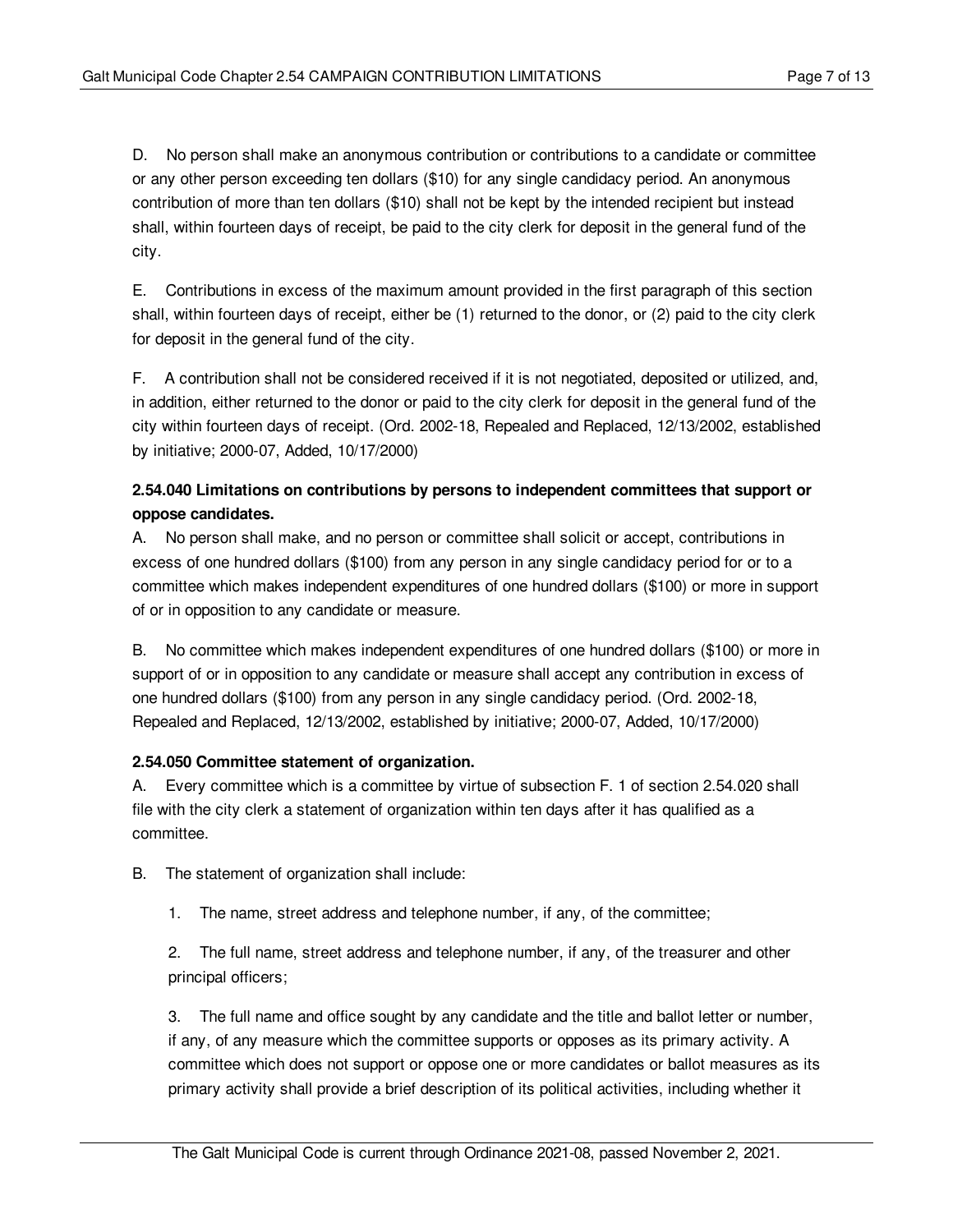supports or opposes candidates or measures and whether such candidates or measures have common characteristics such as a political party affiliation;

4. The disposition of surplus funds which will be made in the event of dissolution.

C. Whenever there is a change in any of the information contained in a statement of organization, an amendment shall be filed with the city clerk within ten days to reflect the change. (Ord. 2002-18, Repealed and Replaced, 12/13/2002, established by initiative; 2000-07, Added, 10/17/2000)

#### <span id="page-7-0"></span>**2.54.060 Campaign statements.**

A. Each candidate and committee shall file with the city clerk within the times specified in this section an original and one copy of campaign statements. When the city's technology allows, each candidate and committee shall have the option to file electronically. When electronic filing is available, the city clerk shall notify each candidate and committee with current filing obligations. Each campaign statement shall contain the following information:

1. The total amount of the contributions received during the period covered by the campaign statement and the total cumulative amount of contributions received;

2. The total amount of expenditures made during the period covered by the campaign statement and the total cumulative amount of expenditures made;

3. The total amount of contributions received during the period covered by the campaign statement from persons who have given a cumulative amount of more than twenty-five dollars (\$25);

4. The total amount of contributions received during the period covered by the campaign statement from persons who have given a cumulative amount of twenty-five dollars (\$25) or less;

5. The balance of cash and cash equivalents on hand at the beginning and end of the period covered by the campaign statement;

6. If the cumulative amount of contributions (including loans) received from a person is more than twenty-five dollars (\$25) for that candidacy period and a contribution or loan has been received from that person during the period covered by the campaign statement, all of the following:

- a. His or her full name,
- b. His or her street address,
- c. His or her occupation,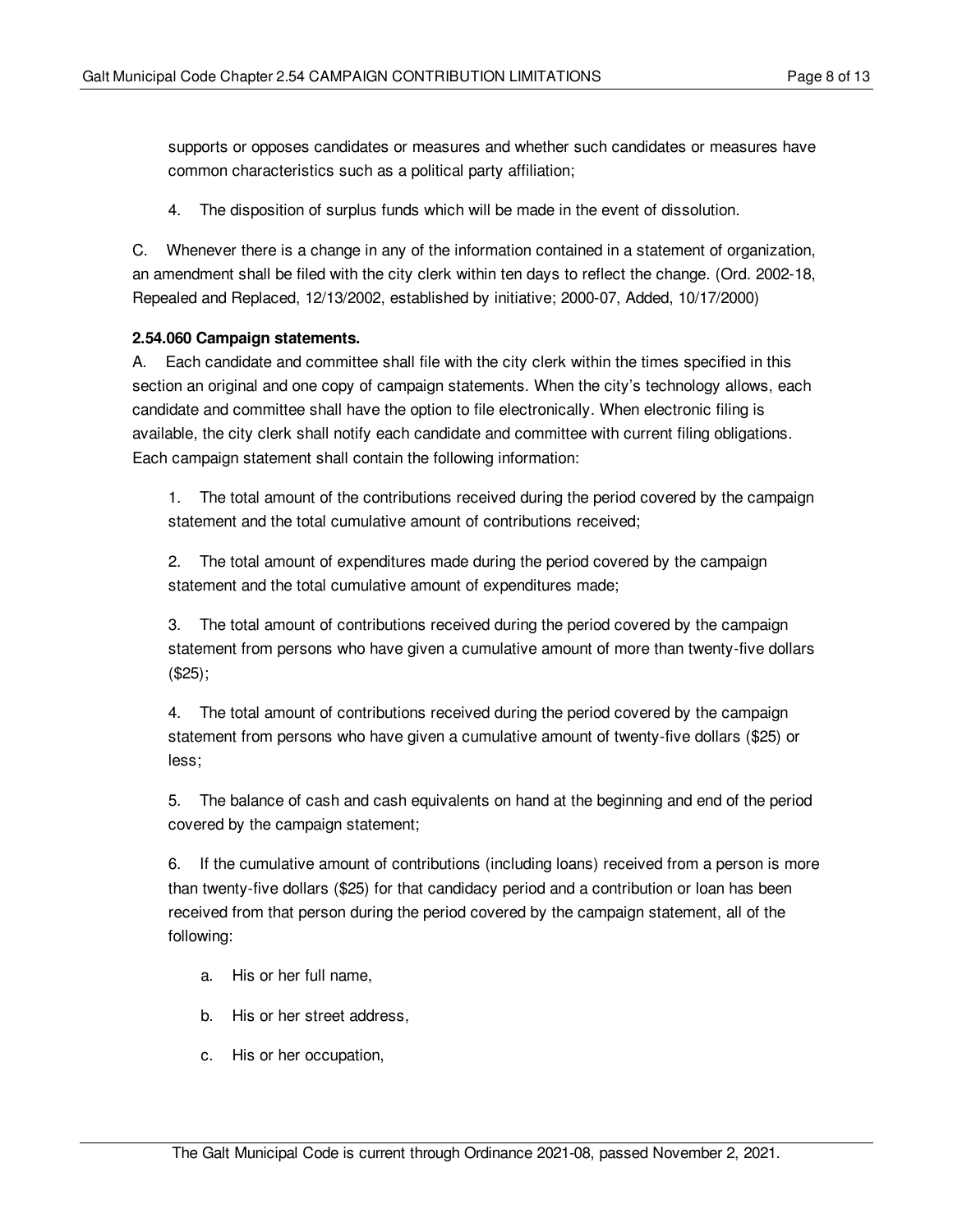d. The name of his or her employer or, if self-employed, the name of the business,

e. The date and amount received for each contribution received during the period covered by the campaign statement and if the contribution is a loan, the interest rate for the loan, and

f. The cumulative amount of contributions;

7. For each person, other than the filer, who is directly, indirectly or contingently liable for repayment of a loan received during the period covered by the campaign statement, all of the following:

- a. His or her full name,
- b. His or her street address,
- c. His or her occupation,
- d. The name of his or her employer or if self-employed, the name of the business, and
- e. The amount of his or her maximum liability;

8. The total amount of expenditures made during the period covered by the campaign statement to persons who have received twenty-five dollars (\$25) or more;

9. The total amount of expenditures made during the period covered by the campaign statement to persons who have received less than twenty-five dollars (\$25);

10. For each person to whom an expenditure of twenty-five dollars (\$25) or more has been made during the period covered by the statement, all of the following:

- a. His or her full name,
- b. His or her street address,
- c. The amount of each expenditure,
- d. A brief description of the consideration for which each expenditure was made,

e. In the case of an expenditure which is a contribution, the date of the contribution; the cumulative amount of contributions made to a candidate, elected officer or committee; the full name of the candidate; and the office for which he or she seeks nomination or election. In the case of a contribution in support of or opposition to a measure, the number or letter of the measure to be voted upon, and

f. The information required in subsection 10. a. - e. of this section, for each person, if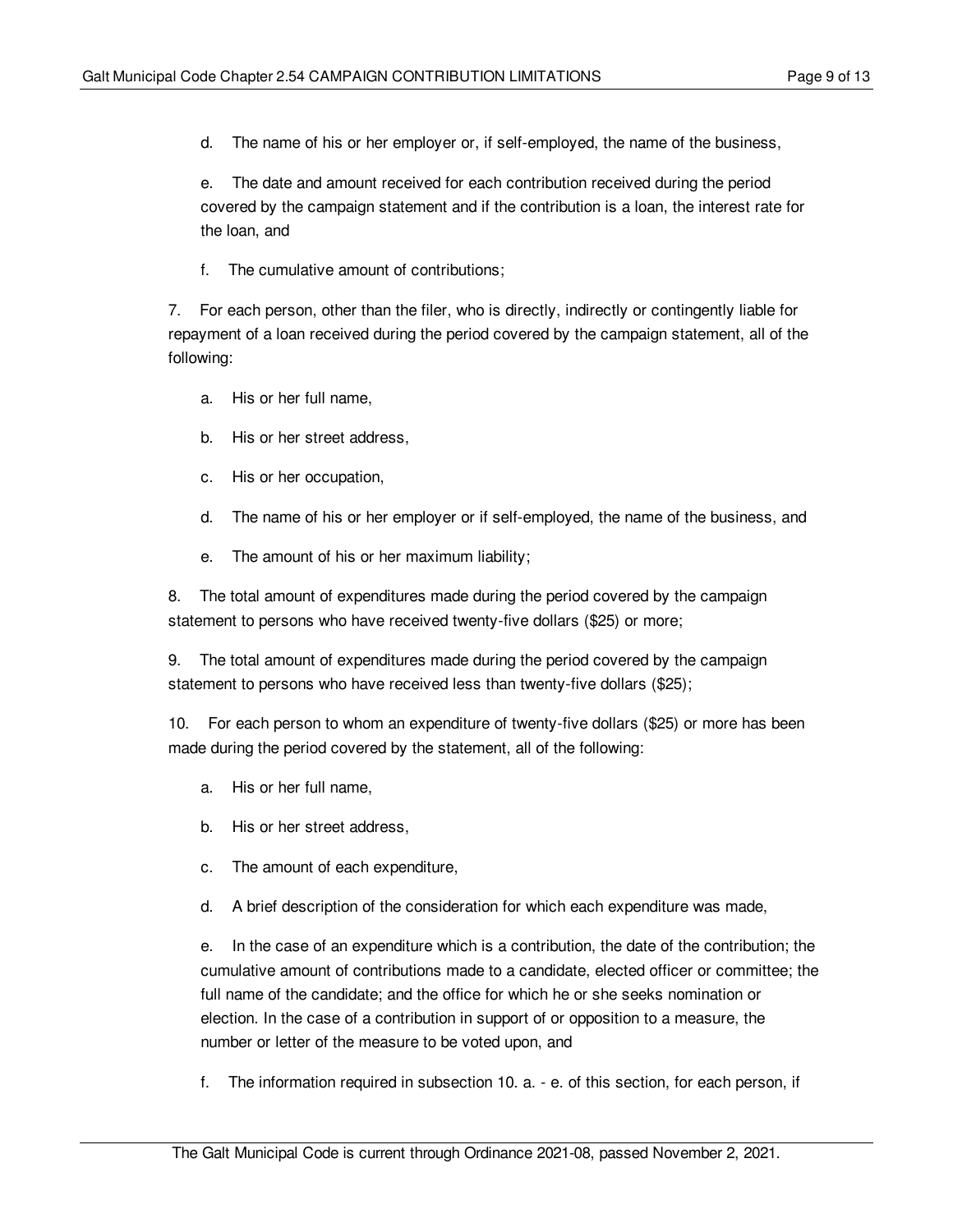different from the payee, who has provided consideration for an expenditure or twenty-five dollars (\$25) or more during the period covered by the campaign statement.

11. For purposes of subsections 8., 9., and 10. only, in this section the term "expenditure" or "expenditures" means any individual payment or accrued expense, unless it is clear from surrounding circumstances that a series of payments or accrued expenses are for a single service or product;

12. The full name, residential or business address of the filer, or in the case of a committee, the name, street address and telephone number of the committee and of the committee treasurer.

B. In addition to the other information to be included on the campaign statements set forth in this section, the pre-election campaign statement required to be filed pursuant to this section shall include an estimate of additional expenditures the candidate or committee reasonably expects be made on or before the date of the election. This section shall not be considered to be violated if the estimate is unintentionally at variance with the amount actually expended.

C. Campaign statements shall be filed at the following times:

1. Semi-annual statements: Each year no later than July 31st for the period beginning January 1st and ending June 30th, and no later than January 31st for the period beginning July 1st and ending December 31st.

2. Pre-election statements and special campaign statements and reports: In accordance with the times set forth in Sections 84200.5, 84200.6, 84200.7, 84200.8, 84202.5 and 84203 of the Government Code and the Friday immediately preceding the election.

3. At such additional times as may be determined, by the city clerk: If the clerk receives a statement of organization by a committee and there is at least forty-five (45) days between the date of the statement and when the next filing by the committee would be due, the clerk shall notify the committee in writing of the filing dates. Such dates, when set by the clerk, shall be consistent with the intent of this chapter and shall be at intervals of no more than one month.

D. A candidate or committee may use the forms for campaign statements required to be filed pursuant to the state Political Reform Act (Government Code § 81000 et seq.) in order to comply with the reporting requirements of this section; provided, however, that such campaign statements shall contain the additional information required by this section. (Ord. 2002-18, Repealed and Replaced, 12/13/2002, established by initiative; 2000-07, Added, 10/17/2000)

# <span id="page-9-0"></span>**2.54.070 Notice of independent expenditure.**

Any committee that makes independent expenditures of one hundred dollars (\$100) or more in support or in opposition to any candidate or measure shall notify the city clerk and all candidates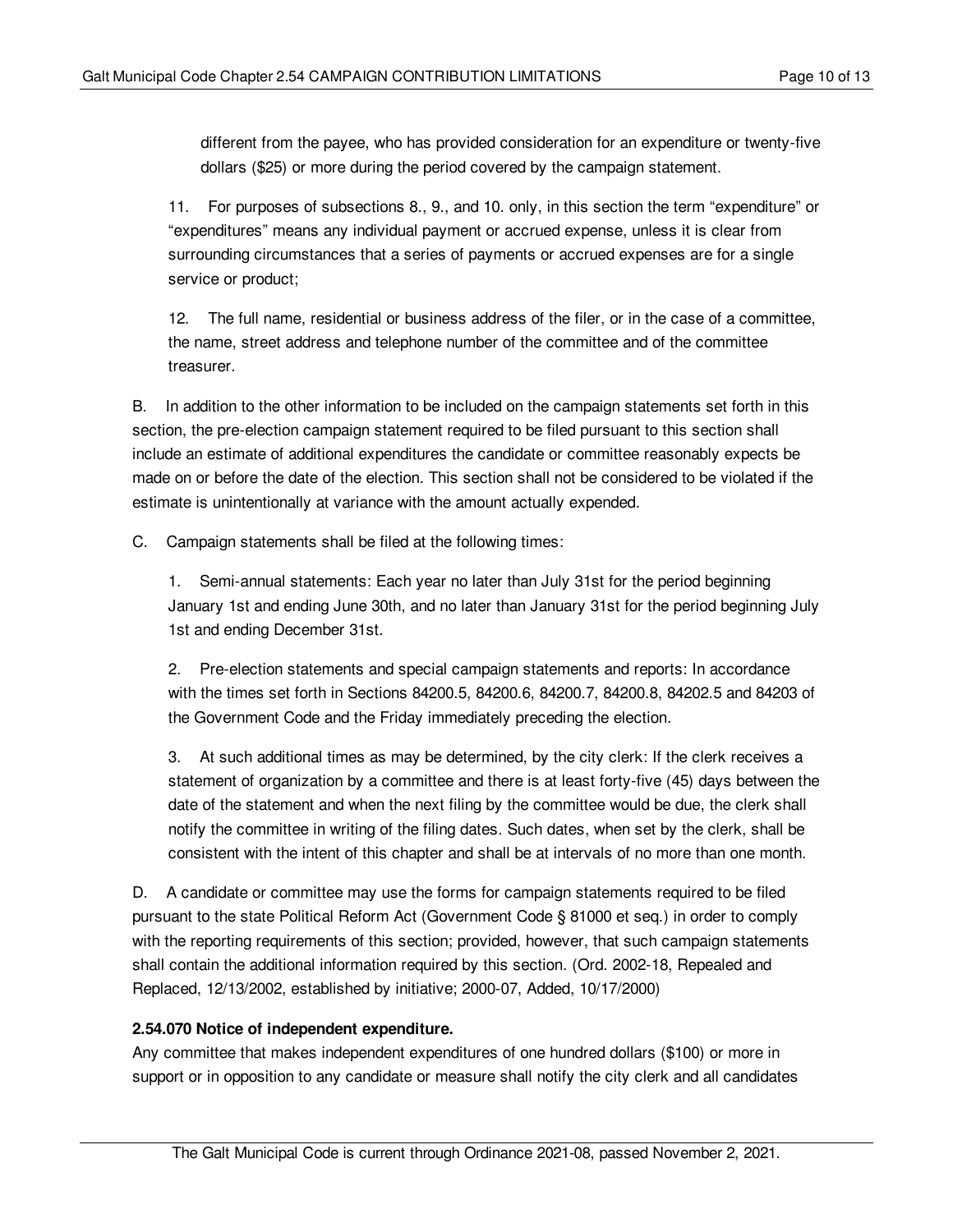running for the same seat within twenty-four hours by facsimile transmission, overnight delivery, or personal delivery each time this one hundred dollars (\$100) threshold is met. This notice shall include a copy of any mailing or advertisement produced, if applicable.

(Ord. 2002-18, Repealed and Replaced, 12/13/2002, established by initiative; 2000-07, Added, 10/17/2000)

# <span id="page-10-0"></span>**2.54.080 Termination.**

Candidates and committees qualifying under subsection F. 1 of section [2.54.020](#page-1-0) shall file statements of termination with the city clerk in order to terminate their filing obligations under this chapter. Such statements of termination shall contain information sufficient to ensure that the candidate or committee will have no activity which must be disclosed pursuant to this chapter subsequent to the termination. A candidate or committee may use the form statement of termination required to be filed pursuant to the state Political Reform Act (Government Code § 81000 et seq.) in order to comply with this section.

(Ord. 2002-18, Repealed and Replaced, 12/13/2002, established by initiative; 2000-07, Added, 10/17/2000)

#### <span id="page-10-1"></span>**2.54.090 Requirements for mass mailing and distribution of written materials.**

Requirements for mass mailing and distribution of written materials relating to a candidate or measure are as follows:

A. Except as provided in subsection B. of this section, if a candidate or committee sends a mass mailing or distributes written materials, the name of the candidate and/or committee sending the mass mailing or distributing the written materials, committee number (if applicable), address, and city of that candidate or committee must be shown on the outside of each piece of mail in the mass mailing and on the written materials and on at least one of the inserts included within each piece of mail.

B. If the sender of the mass mailing or distributor of the written materials is a single candidate or committee, the name of the candidate and/or committee sending the mass mailing or distributing the written materials, committee number (if applicable), address, and city of that candidate or committee need only be shown on the outside of each piece of mail and on the written materials.

C. If the sender of a mass mailing or distributor of the written materials is a controlled committee, the name of the person controlling the committee shall be included in addition to the information required by subsection A. of this section.

D. The information required by this section must appear on the envelope and insert and on the written materials in at least six-point type, and in a printed or drawn box set apart from any other printed matter.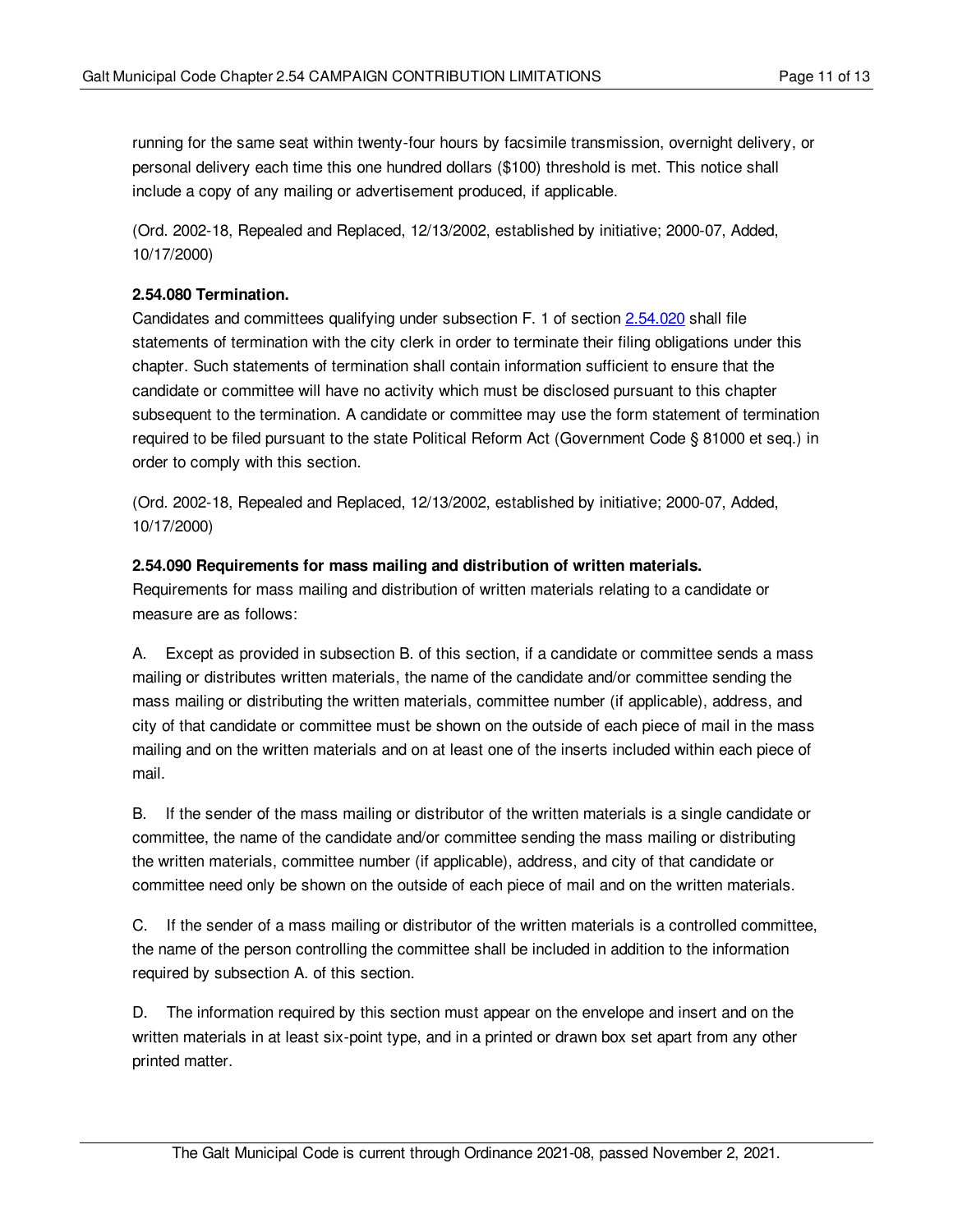E. If a candidate or committee sends a slate mailer, it must comply with the notice requirements set out in Government Code section 84305.5 and/or city code section 2.54.070.

F. Written materials, as used herein, shall include 200 or more similar or substantially similar writings, documents, flyers, or pieces of paper distributed within a single candidacy period.

(Ord. 2002-18, Repealed and Replaced, 12/13/2002, established by initiative; 2000-07, Added, 10/17/2000)

# <span id="page-11-0"></span>**2.54.100 Education.**

The city clerk shall sponsor at least one training class for all candidates and committees whenever a municipal candidate or municipal measure is on a ballot. Each candidate shall be notified of the date, time and location of the class.

(Ord. 2002-18, Repealed and Replaced, 12/13/2002, established by initiative; 2000-07, Added, 10/17/2000)

#### <span id="page-11-1"></span>**2.54.110 Violations; criminal.**

Any person who knowingly or willfully violates any provision of this chapter is guilty of a misdemeanor, punishable as provided by section 21.01.050. Prosecution for violation of this Chapter must be commenced within four (4) years after the date on which the violation occurred or four (4) years from discovery of the violation.

If a person is convicted of a violation of this Chapter after election, and is thereby made ineligible to hold public office under the laws of this state, the vacancy thus created will be filled in accordance with the procedures provided in the government code. The district attorney of Sacramento County and the Galt city attorney are responsible for enforcing the criminal provisions of this Chapter.

(Ord. 2006-07, Amended, 06/06/2006; 2006-07, Amended, 06/06/2006; Ord. 2002-18, Repealed and Replaced, 12/13/2002, established by initiative; 2000-07, Added, 10/17/2000)

# <span id="page-11-2"></span>**2.54.120 Late filing of campaign statement.**

If any person files a campaign statement after any deadline imposed by this Chapter, he or she may, in addition to any other penalties or remedies established by this Chapter, be liable to the city clerk in the amount of ten dollars (\$10) per day after the deadline until the statement is filed. Liability need not be enforced by the city clerk if, on an impartial basis, the clerk determines that the late filing was not willful and that enforcement of the liability will not further the purposes of this chapter, except that no liability shall be waived if a statement is not filed within three days for a preelection campaign statement, and ten days for semi-annual campaign statements after the city clerk has sent specific written notice of the filing requirement. The city clerk shall deposit any funds received under this section into the general fund of the city. No liability under this section shall exceed the cumulative total amount of contributions stated in the late campaign statement or fifty dollars (\$50), whichever is greater.